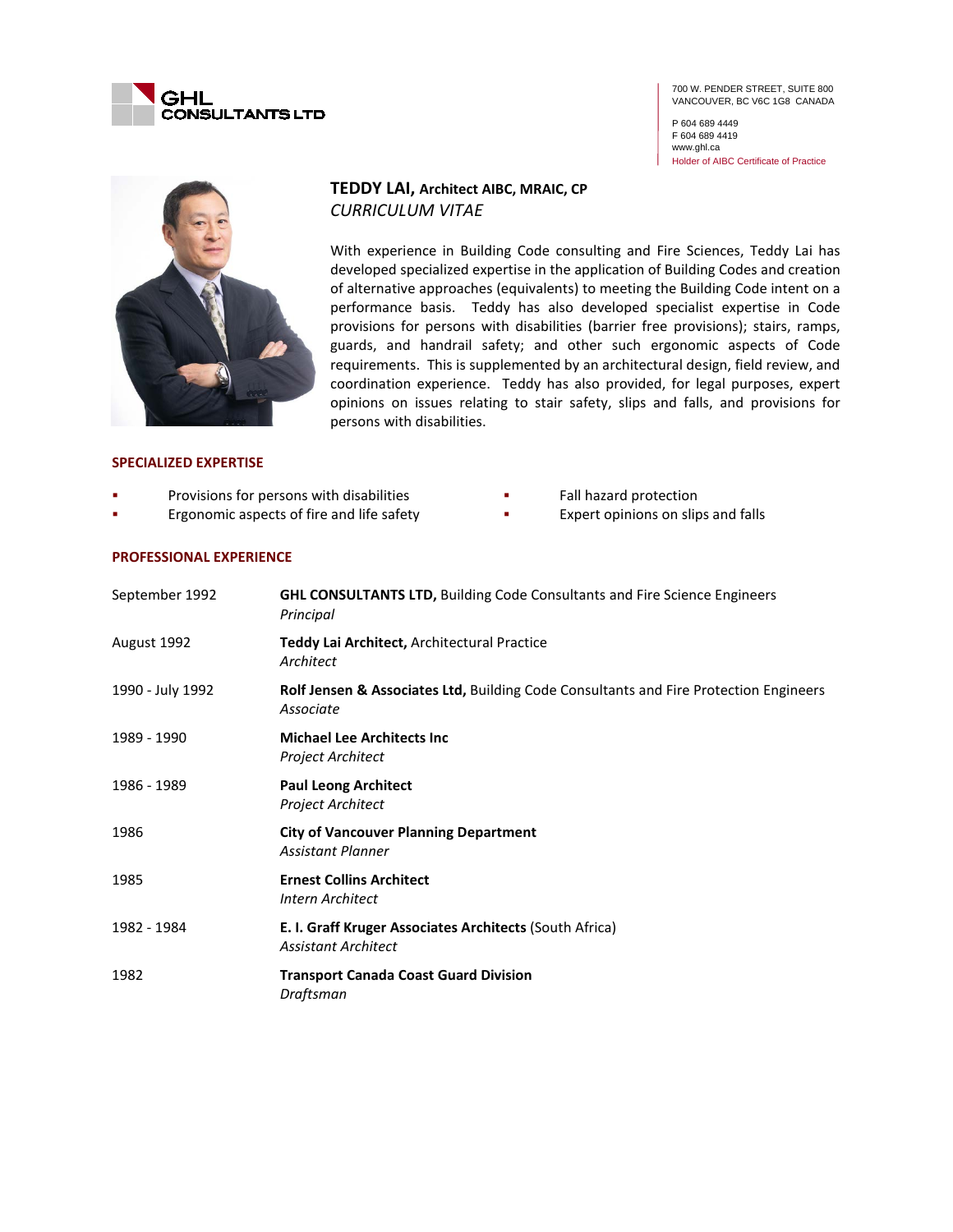# **EDUCATION**

| 1990 | Diploma – Urban Land Economics<br>University of British Columbia, Vancouver, British Columbia            |
|------|----------------------------------------------------------------------------------------------------------|
| 1982 | <b>Bachelor of Architecture (B Arch)</b><br>University of British Columbia, Vancouver, British Columbia  |
| 1978 | <b>Bachelor of Arts - Urban Geography</b><br>University of British Columbia, Vancouver, British Columbia |

# **PROFESSIONAL REGISTRATIONS**

- **Registered Architect in the Province of BC**
- Certified Professional (CP) Program

# **MEMBERSHIPS / COMMITTEES / ACTIVITIES**

- Building Code Interpretation Committee administered by Building Officials Association of BC (BOABC)
- Architectural Institute of British Columbia (AIBC) Chair of Regulatory Coordination Committee
- Architectural Institute of British Columbia (AIBC) Professional Services Board
- AIBC representative on stakeholders advisory group for Provincial Proposals for a Modern Building Regulatory System
- Regular lecturer on the BC Building Code under the AIBC Continuing Education Program.
- **•** Course instructor at Certified Professional Program
- Examination committee for the Certified Professional Program
- **Committee for the transition of Certified Professional Program to AIBC and EGBC**
- Representative of the AIBC on the City of Vancouver's Building Board of Appeal
- **Local Chapter Society of Fire Protection Engineers**
- **Royal Architectural Institute of Canada**
- **Mentor for intern architects**

#### **COURSE PRESENTATIONS**

| 2010           | <b>Letters of Assurance</b><br>Building Officials' Association of British Columbia Conference |
|----------------|-----------------------------------------------------------------------------------------------|
| 2008 - Present | <b>Building Code 2 (Letters of Assurance)</b><br>Architectural Institute of British Columbia  |
| 2008           | <b>Project Close-Out</b><br>Architectural Institute of British Columbia, Annual Conference    |
| 2003 - Present | <b>Building Code 1</b><br>Architectural Institute of British Columbia                         |
| 2015 and 2017  | Certified Professional Program Course Instructor (sample high building project)               |

#### **SAMPLE PROJECTS WORKED ON**

- Guildford Town Centre, Surrey, BC
- West Vancouver Public Safety Building and Municipal Hall